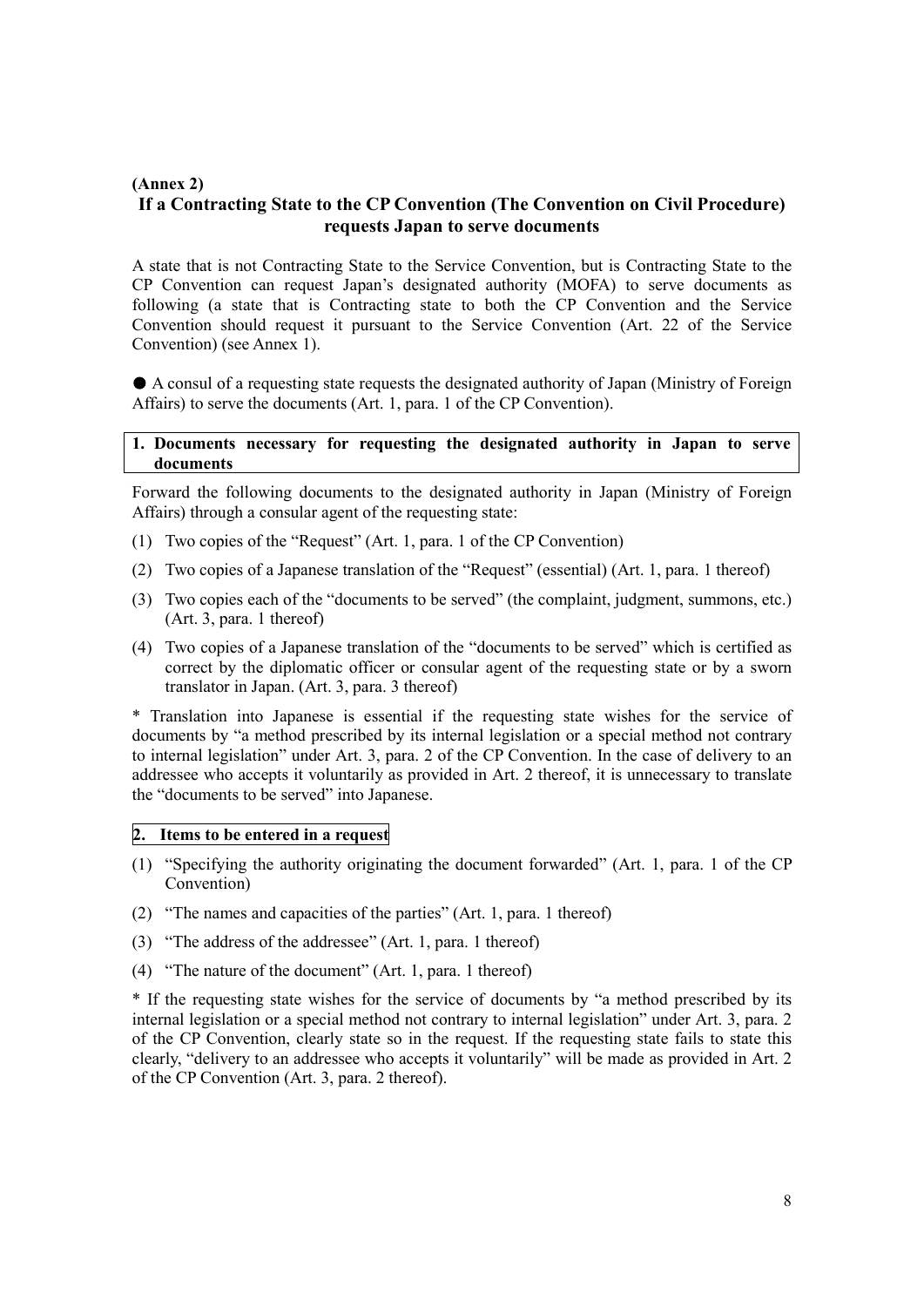### **3. Demand for reimbursement of costs**

If "the employment of a judicial officer" or "a particular method not contrary to internal legislation" under Art. 3, para. 2 of the CP Convention is used, the reimbursement of costs will be demanded from the contracting state (Art. 7, para. 2 thereof).

[Reference] the CP Convention English: https://www.hcch.net/en/instruments/conventions/full-text/?cid=33 Japanese: https://assets.hcch.net/docs/5d1cca3a-f1bd-4ef0-9af4-718903e72628.pdf#search=%27%E6%B0%91 %E4%BA%8B%E8%A8%B4%E8%A8%9F%E3%81%AB%E9%96%A2%E3%81%99%E3%82% 8B%E6%9D%A1%E7%B4%84%27

(Excerpts from the Service Convention) Article 22

Where Parties to the present Convention are also Parties to one or both of the Conventions on civil procedure signed at The Hague on 17th July 1905, and on 1st March 1954, this Convention shall replace as between them Articles 1 to 7 of the earlier Conventions.

(Excerpts from the CP Convention) Article 1

In civil or commercial matters, the service of documents addressed to persons abroad shall be effected in the Contracting States on request of a consul of the requesting State, made to the authority which shall be designated by the State addressed. The request, specifying the authority originating the document forwarded, the names and capacities of the parties, the address of the addressee, and the nature of the document in question, shall be in the language of the requested authority. This authority shall send to the consul the certificate showing service or indicating the fact which prevented it.

All difficulties which may arise in connection with the consul's request shall be settled through diplomatic channels.

Any Contracting State may declare, in a communication addressed to the other Contracting States, that it intends that requests for service to be effected on its territory, giving the specifications mentioned in the first paragraph, be addressed to it through diplomatic channels.

The foregoing provisions shall not prevent two Contracting States from agreeing to allow direct communication between their respective authorities.

Article 2

Service shall be effected by the authority which is competent according to the laws of the State addressed. That authority, except in the cases mentioned in Article 3, may confine itself to serving the document by delivery to an addressee who accepts it voluntarily.

### Article 3

The request shall be accompanied by the document to be served in duplicate.

If the document to be served is written, either in the language of the requested authority, or in